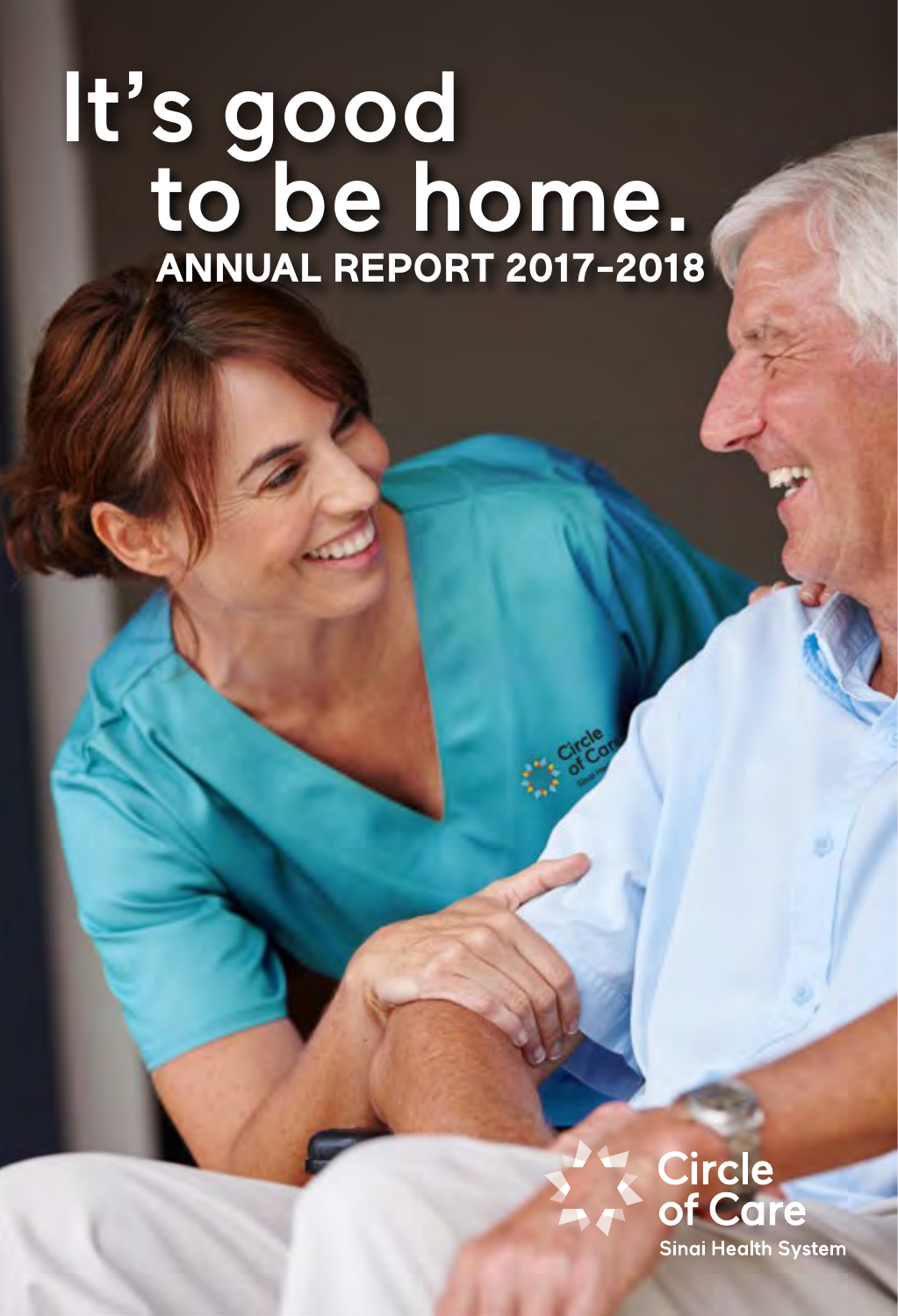







#### Care Where It Matters Most

for pe<br>
family<br>
diagne<br>
she we<br>
in her Circle of Care is a blessing for people like my mom and their family caregivers. When she was first diagnosed with dementia 10 years ago, she would spend her days just sitting in her room, looking out the window or at the wall. Now she goes to the Adult Day Program every day for mental and physical stimulation, companionship, and nutritious meals. If it wasn't for her 'club', she would have been in a long-term care facility years ago.

*– Liliya F., caregiver*









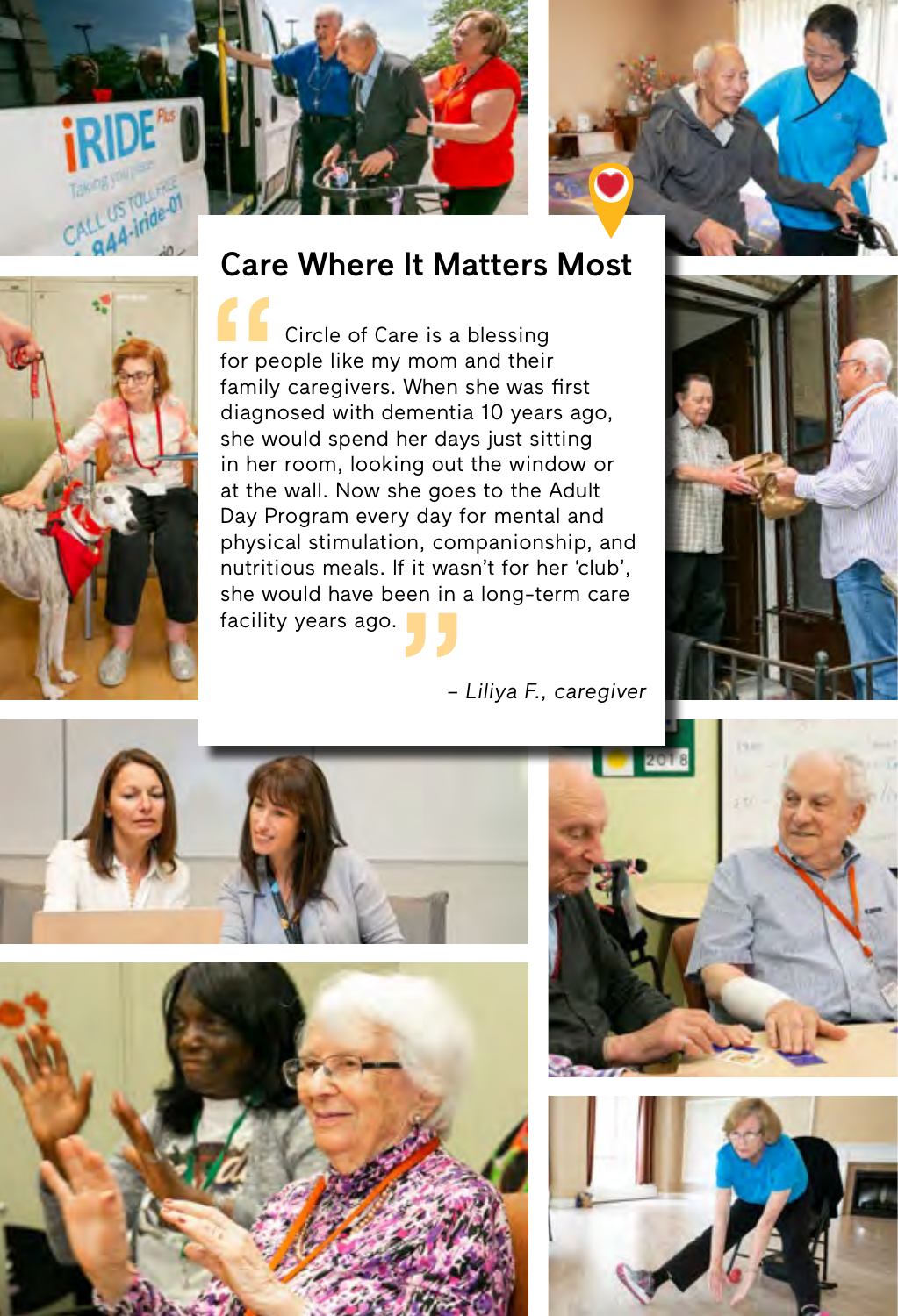

Reflecting on our accomplishments over 2017/2018, one thing is clear: Circle of Care didn't just dip its toes in the water this year; we dove in, head first, and barely paused to come up for air.

We started the year with the launch of our three-year strategic blueprint, and quickly brought it to life with a host of deliverables that focused on quality, our clients and their families, innovation, and on the dedicated people who make Circle of Care such a great place to work. This report highlights some of the remarkable progress we have made over the past 12 months, including:

- Intent focus on collaboration with clients, caregivers and families;
- Enhanced connectivity and communication with clients, families and employees through scalable and secure technology solutions;
- Adoption of evidence-based project management methods for efficient improvements to operational processes and workflows;
- Development of a robust Quality Framework for the organization, as well as preparation for our upcoming Accreditation Survey;
- Continued collaboration and integration with partners across Sinai Health System to create client-centred initiatives for better transitions and health outcomes.

None of this would have been possible without the passion and commitment of our employees and tireless volunteers. Over the past year, we have also turned our focus inward to ensure our people feel supported in their roles and that they are recognized for the significant impact they have on the health of the community we serve.

With this momentum on our side, we look forward to the year ahead and the exciting possibilities that await.

Allan Rudolph Chair, Board of Directors Circle of Care, Sinai Health System

Carey Lucki

Chief Executive Officer, Circle of Care and Vice President, Sinai Health System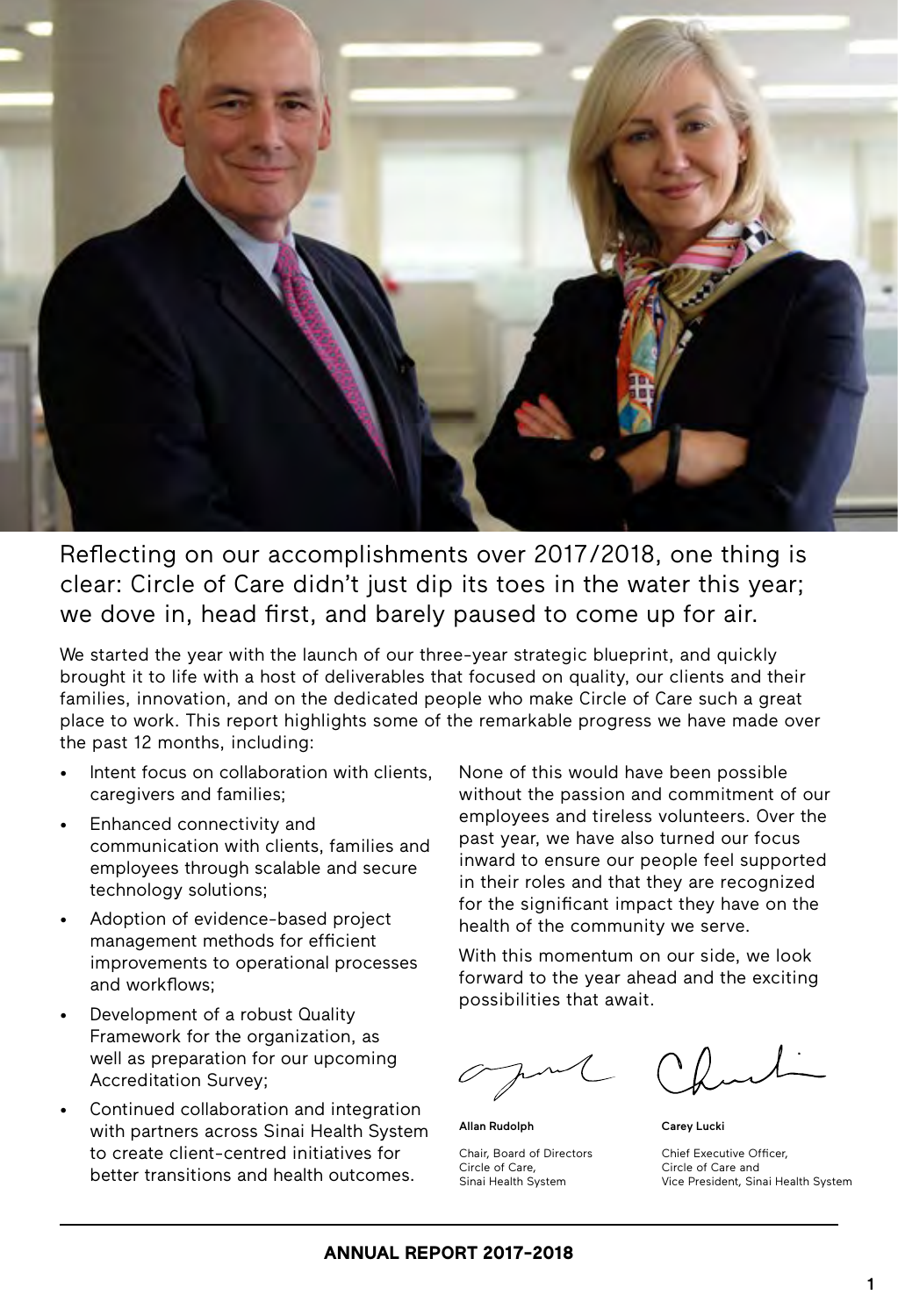## **THE YEAR IN NUMBERS** Our Reach Across the Community

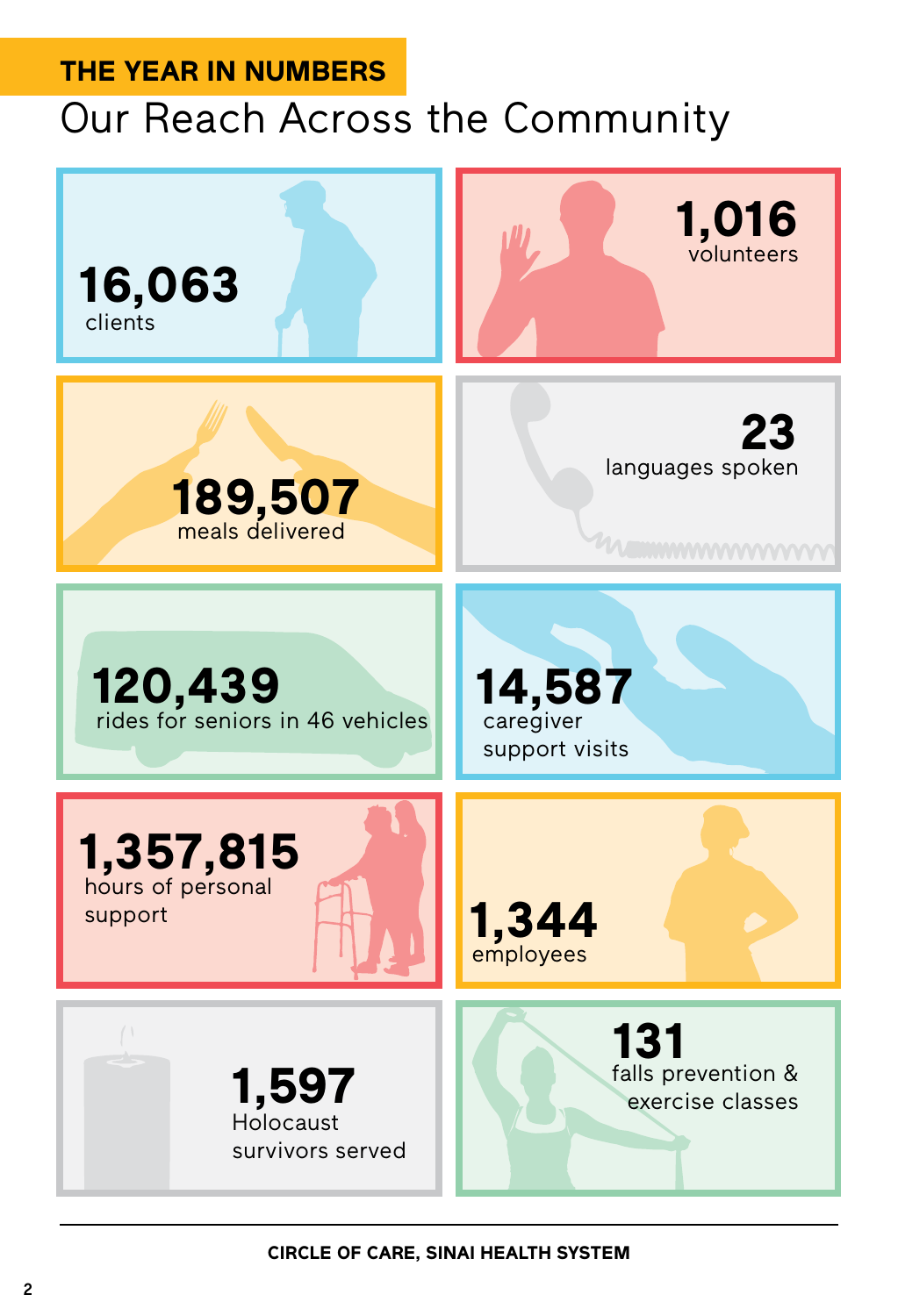## Our Commitment to **TRANSFORMING CARE**

One year ago, we created a roadmap to successfully lead us through the ever-shifting course of Ontario's health care landscape. The priorities outlined in our 2017-2020 Strategic Plan were designed to reflect our commitment to transforming the delivery of care to better meet the needs of clients and caregivers. And so, with a strategic emphasis on revision and renewal, we set out on a path to ReDefine Quality Care, ReAlign Operational Excellence, ReInvest for Growth and Innovation, and Reconnect in Partnerships and with the Community at large.

Now, about a third of the way into our journey, we are happy to report on some of the exciting progress we have

made on the pages that follow.



- Incorporate client perspective in all facets of care delivery
- · Enhance quality through integration of best practices.
- · Strengthen our health and safety-driven culture



Community & Partnerships

- + Leverage connections across SHS to improve the client experience
- · Foster strategic alliances to support healthier populations
- · Advocate for clients and caregivers through community outreach and donor engagement

Compassionate People Delivering Exceptional Care

ReALIGN Operational Excellence

- · Optimize operational processes through automation and process improvement
- Achieve performance excellence through analytics and evidenceinformed decisions
- Consistently deliver on funded commitments

#### **ReINVEST**

Growth & Innovation

- . Recruit and retain top talent through a supportive learning culture
- · Develop leading-edge and responsive clientcentred services
- · Drive transformative technology solutions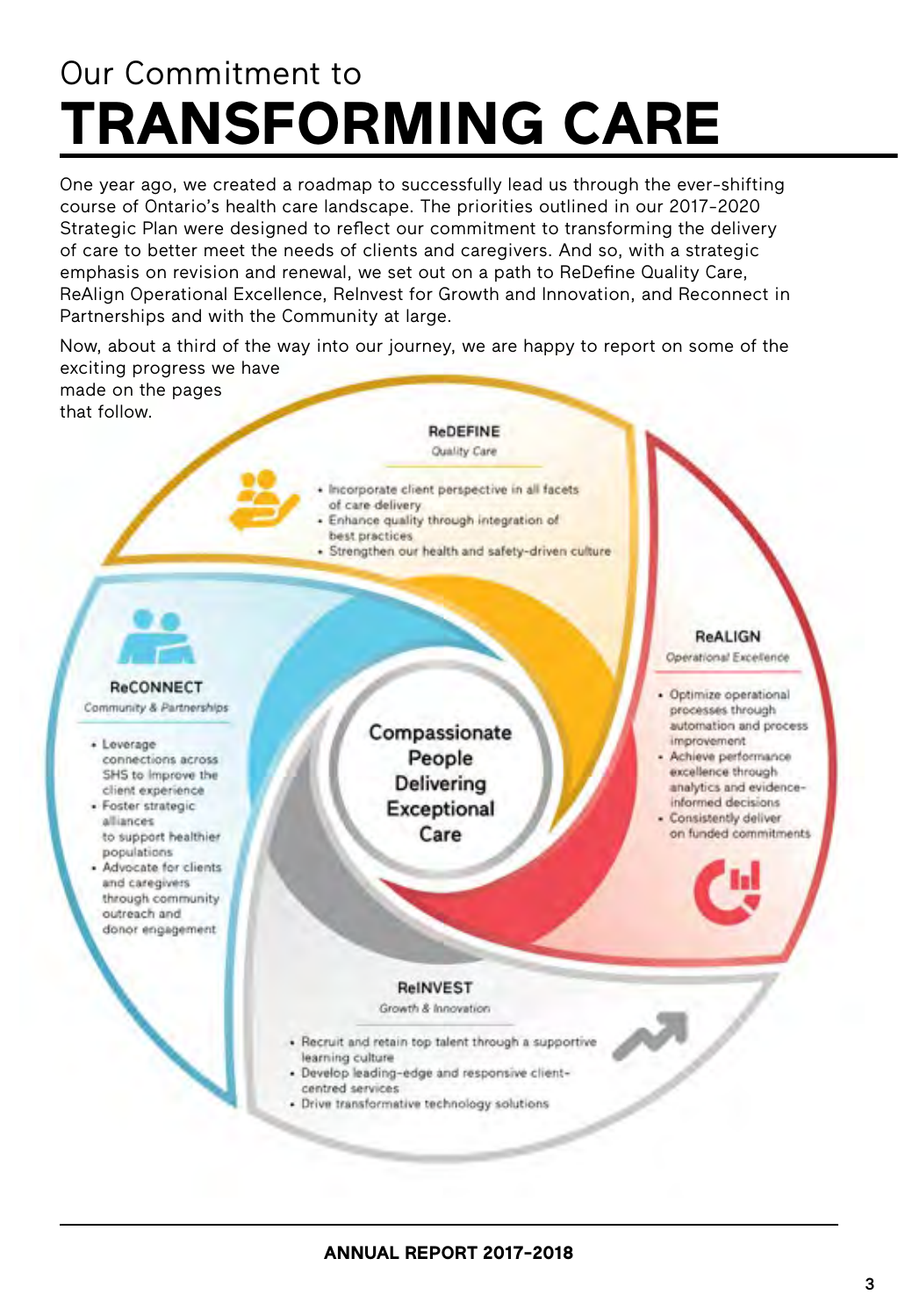## **ReDEFINE** Quality Care

### Countdown to Accreditation

In preparation for our October 2018 visit from Accreditation Canada, employees across the organization have been focusing on how to showcase the high-quality care they deliver every single day. Over the past year, teams have been thoroughly reviewing the standards for small, community-based organizations, implementing action plans, and working through a variety of readiness assessments including mock tracers and interactive all-staff events.

"Preparing for accreditation isn't about creating new work – it's about empowering employees to demonstrate how the work they do each day leads to better experiences and outcomes for clients and families," said Dara Zarnett, Director, Quality, Risk and Process Improvement.



Injecting a dose of fun into the review process was a hit among employees. Our "Escape Room Challenge" *(21 questions, 21 minutes, 1 way out!)* was a terrific opportunity to learn together, collaborate and have fun. Friendly competition and lots of laughter resulted from our game show-inspired "Survey Showdown."

Circle of Care was previously accredited with Exemplary Standing in 2014.

## Connecting Clients to Optimal Care

Circle of Care's in-house client management platform, EasyCare©, was created with the specific goal of facilitating more integrated, higher-quality care for clients. Our most recent strides in innovation underscore this continued focus.

**Safer** EasyCare<sup>®</sup>'s safety and risk reporting function can now automatically identify and score risks based on information within case notes. The system is able to immediately flag and escalate heightened risks (e.g., falls) to managers for proactive intervention. Previously, a more manual process meant a greater potential for missed flags.

**Client-centred** In 2017, Circle of Care became one of the few home care organizations to launch ConnectingOntario – the provincially funded initiative that provides health professionals with real-time, secure access to critical patient information. By integrating ConnectingOntario viewer into EasyCare©, social workers and other key members of our home services team can efficiently access relevant health history, such as hospital admissions and lab reports, to develop appropriate care plans.

**Efficient** A proprietary algorithm developed within EasyCare<sup>®</sup> is making it possible to schedule client visits within minutes, which can save coordinators up to an hour when scheduling clients with complex visit requirements. The algorithm is able to search and assign visits based on a number of client factors including training requirements, gender, language, and continuity of care. In addition, changes to the referral process within EasyCare<sup>®</sup>, and automation of assessment forms for clients in our Holocaust program, have resulted in significantly reduced wait times for new clients.

**Secure** While the move toward electronic health information makes sense from a client-centred approach to more seamless care, it also creates potential challenges around client privacy and security of information. In our ongoing commitment to safeguarding client information, we have implemented stronger security measures including two-factor authentication, leading endpoint protection, and penetration testing.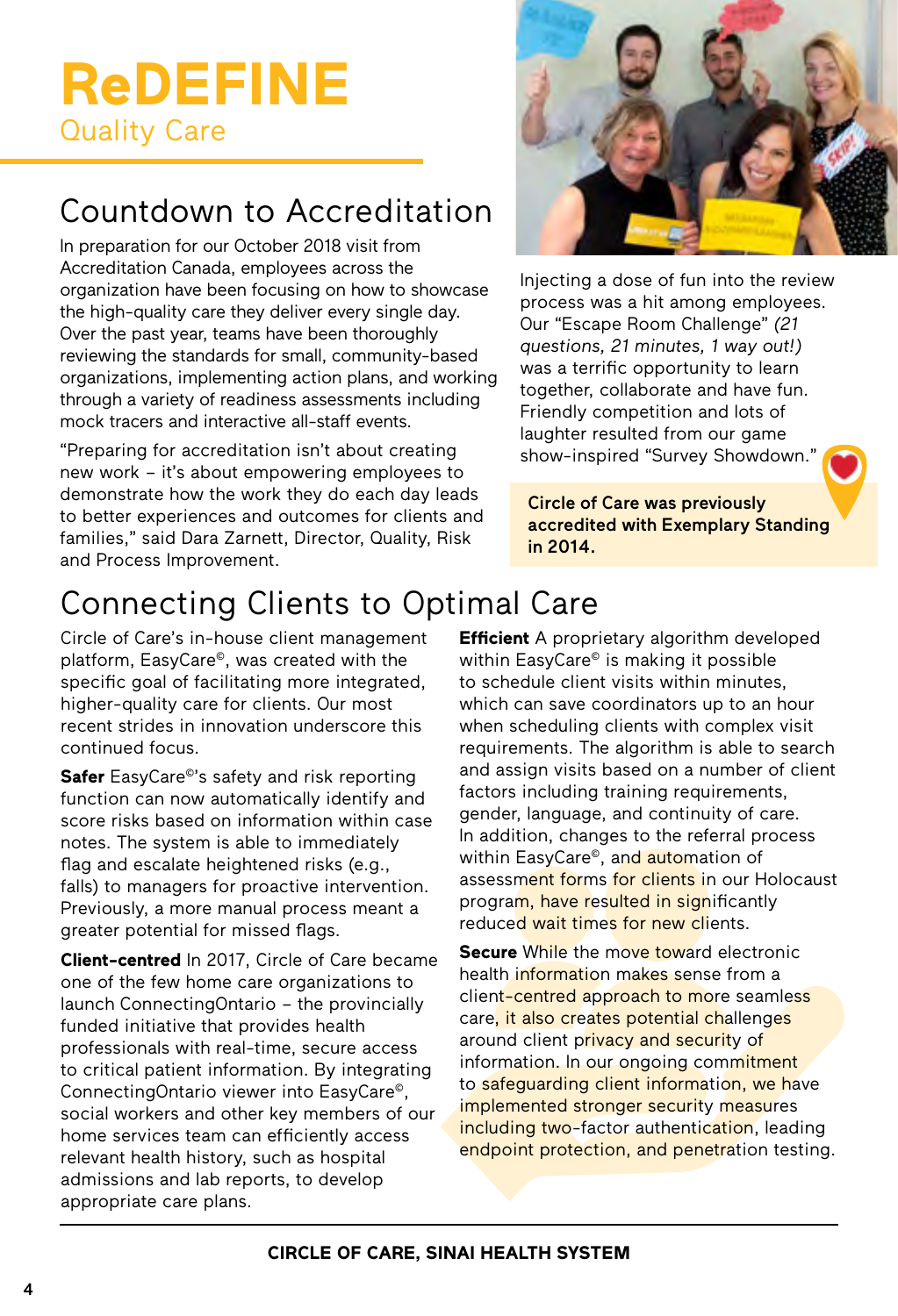## **ReALIGN** Operational Excellence

### A Better Way to Innovate Through 'Agile' Approach

Circle of Care's exclusive client management platform, EasyCare<sup>®</sup>, has been enabling more seamless delivery of care since its launch in 1998.

As with any software, the ability to efficiently modify and enhance its features to meet changing business needs is central to its success.

Over the past year, EasyCare©'s in-house development team joined forces with endusers (key members of Client Services) to adopt an "Agile" approach to project management – a set of methods that enables teams to rapidly adapt innovation through more effective collaboration.

By assigning set periods of time during which specific work has to be completed and made ready for testing and release – referred to as *Sprint* cycles – changes to EasyCare© are delivered in manageable stages, rather than major overhauls. "Because of the thorough planning and testing that happens during the





*A cross-functional team comes together to plan software upgrades that will improve client care.*

Sprint cycle, the impact of these software improvements does not cause disruption to coordinators and supervisors whose priority is to manage client needs," said Martin Davidek, Director, Client Services.

Although the Agile approach is often referred to as "simple to learn, but difficult to master", it has enabled significant enhancements to EasyCare<sup>®</sup> including:

- Ability to automatically flag risk and safety events based on keywords within case notes
- Automation of the previously onerous assessment tool used for clients joining our Holocaust program
- Automated scheduling functions including PSW vacation requests

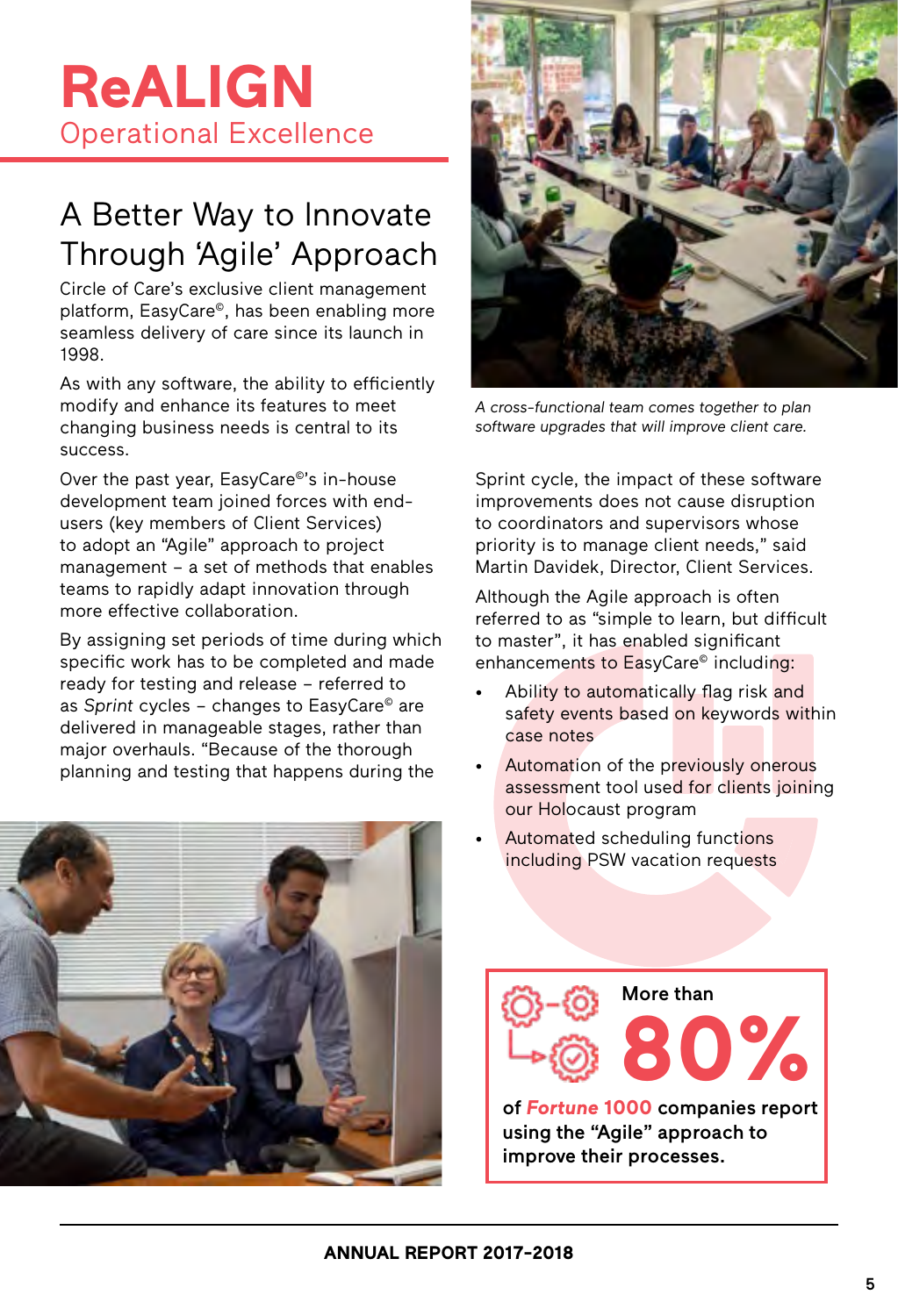**ReINVEST** Growth & Innovation

## CSS Palliative Training

For many people experiencing life-threatening illnesses, the decision to spend their final days at home comes easily. However, managing the care of a dying person is often more than most family members can handle. Fortunately, agencies like



Circle of Care are well positioned to help clients and their loved ones through these difficult transitions.

Recently, our team of Client Service Supervisors (CSSs) – all of whom are registered nurses or registered practical nurses by training – completed 30 hours of training with Hospice Palliative Care Ontario (HPCO) to ensure optimal care and support for palliative clients and their family members. Topics covered in *Fundamental Core Concepts in Hospice Palliative Care* included: ethics; psychosocial issues and impact of illness; understanding the dying process; grief bereavement; care for the caregiver; spirituality; and pain and symptom management.

In the coming months, Circle of Care's annual education event for all PSWs will feature speakers from Sinai Health System who are known for their expertise in the area of palliative care.

#### Tech Touchpoints for a Mobile Workforce

Like all home and community support agencies, the vital services we provide could not be delivered without the commitment of a mobile workforce that includes PSWs, nurses, social workers, and volunteers. But the challenge of keeping mobile workers and volunteers engaged and connected to the organization is one that requires creative thinking and innovation.



#### Learning on the Go

Circle of Care's original Falls Prevention eLearning module, designed and delivered exclusively for mobile phones, was recently featured at the 9th annual Canadian eLearning Conference held in Toronto.

To help bridge these gaps, PSWs and volunteers can now use any device, at any time, to log into a secure portal for access to corporate news, resources, training modules, health and safety information, and much more. Creation of the portals was inspired by the successful launch of Circle of Care's client app, *MyCofC*. The app allows users to view scheduled visits and also track the status of visits and services as they happen.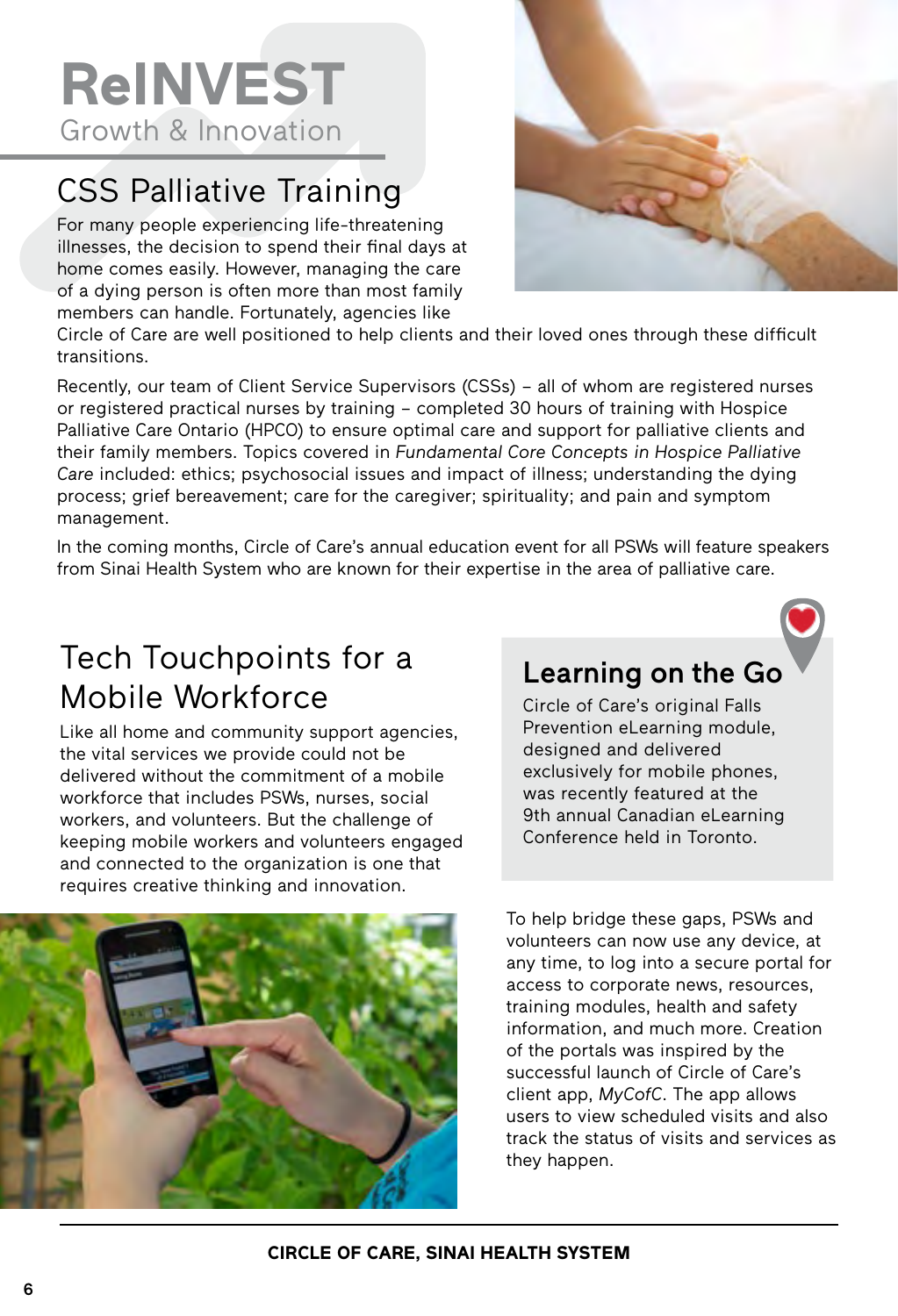## **ReCONNECT**  Community & Partnerships

## A Voice at the Table

Strengthening the voices of patients and families in their own health care planning is one of the tenets of Ontario's Patients First legislation. For 44 years, Circle of Care has been continually innovating services and supports to help keep older adults out of hospitals and long-term care facilities, allowing them to live more comfortably and independently at home.



As we continue to evolve, we have been proud to look to our Client and Family Caregiver Advisory Council (CFAC) for feedback, perspective and collaboration. Over the past year, the group has been integral to driving a number of quality improvement initiatives across the organization, including enhancements to call flow and client support centre processes, upgrades to our mobile client app, and changes to invoicing and payment options.

### Building Capacity for Community Care

Finding ways to meet the needs of a rapidly aging population is top of mind for virtually every health care organization right now, and will remain so for years to come. That's why Circle of Care is focused on growing capacity beyond simply hiring personal support workers to fill the current demand for services.

"It's inevitable that the future of health care will see an even greater shift to care in the community," said Silvia Marabeti, VP, Human Resources and Volunteer Services. "That's why we remain committed to growing awareness around the significant impact PSWs can make in the lives of older adults."

This past year, Circle of Care has focused on a number of outreach initiatives in this area. A new PSW co-op program and scholarships at



local colleges were launched with the goal of promoting the unique opportunities across the home and community care sector. Our preceptor program ensures new PSWs are supported while they learn the ropes. Quarterly education sessions allow all PSWs to continue growing their skills while connecting with their managers. And, strategic partnerships, such as a recent collaboration with the Central LHIN to create a learning module for frontline workers, reinforce our commitment to advancing the profession.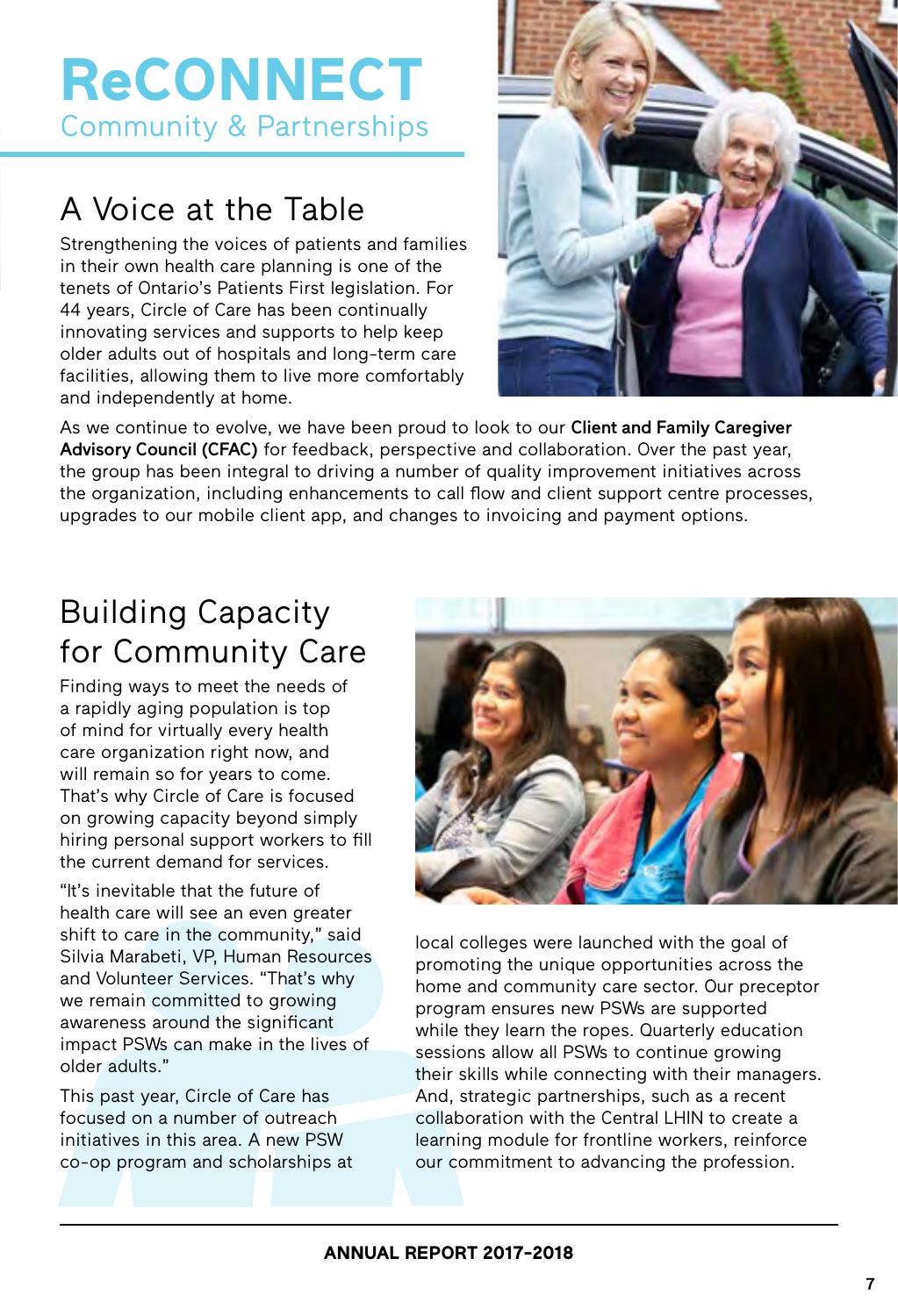#### **SINAI CONNECTIONS**

## Creating smoother transitions and better outcomes for patients

Since 2015 we have partnered with colleagues across Sinai Health System, including these recent initiatives that leverage our collective strengths.

#### Supporting Loved Ones with Dementia

One of the many advantages to Circle of Care's partnership with Sinai Health System is access to leading-edge training, such as the renowned Reitman Centre CARERS Program. The eight-session skills-based group is designed to address the needs of family caregivers providing care at home to individuals with dementia.

Thanks to mentorship through the Reitman Centre, Circle of Care has been able to offer the program to caregivers whose loved ones receive our services. Through weekly meetings, participants are able to share common experiences and learn practical strategies for dealing with the challenges associated with being a caregiver. The evidence-based skills training teaches problem-solving techniques to manage challenging situations, and communication skills are improved through simulation and role playing.

#### Support Sinai

As part of the Sinai Health System family, Circle of Care is grateful to now benefit from the fundraising expertise of the Sinai Health Foundation. Together, we will be poised to raise money in support of programs that allow older adults to live independently at home.



#### Volunteers Bring End-of-Life Comfort

For patients and families going through the difficult end-of-life journey, each day can bring new challenges and complex emotions. While clinicians and family members offer exceptional care and support, some patients find comfort in the compassionate hands of Circle of Care's specially trained hospice palliative care volunteers.

A new program within Bridgepoint's Palliative Care Unit matches Circle of Care volunteers with patients who are seeking extra companionship. Time spent together could involve walks through Bridgepoint's scenic grounds, sharing a favourite activity, or simply being in each other's presence. For family caregivers, knowing their loved one is not alone allows for much-needed respite during an otherwise stressful time.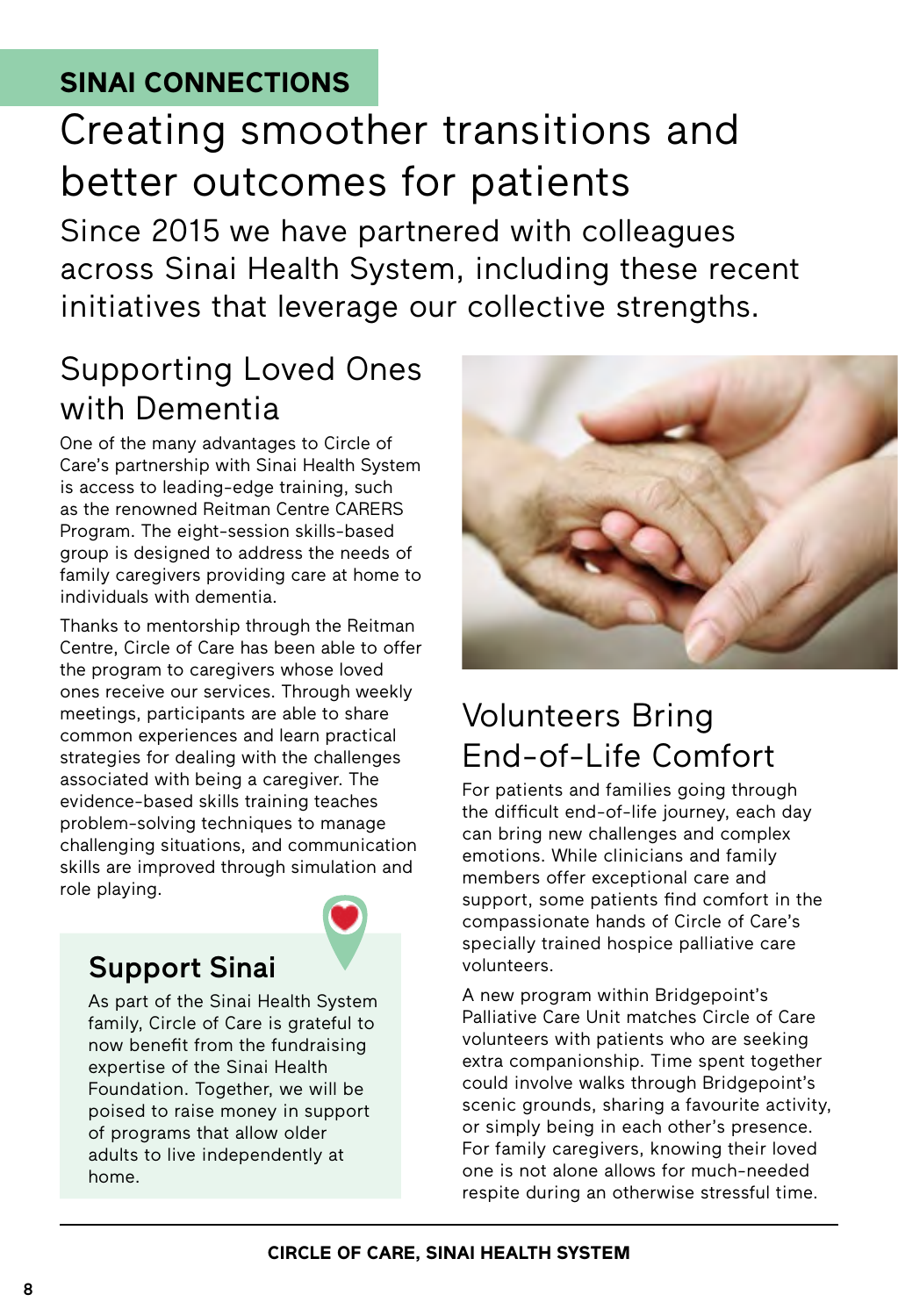#### New ENRICHES Pilot Addresses Diverse Caregiver Needs

Circle of Care was proud to partner with the ENRICHES Collaborative on a new pilot program designed to support caregivers for family members with developmental delays. The ENRICHES Collaborative, based at Mount Sinai Hospital and funded in part by the federal government's New Horizons for Seniors Program, brings together local health and community



leaders to address the complex challenges facing isolated caregivers 55+ living in Toronto.

The initiative matches caregivers with a Circle of Care social worker for six months of intensive case management and support. Together, they will set goals of care and develop a plan to achieve them; make connections to services across the system; navigate options for financial assistance (if applicable); pursue social opportunities; and explore the use of technology and social media for support and resources.

"Every caregiver's journey is unique," explained Lara de Sousa, Vice President, Client Services. "But by joining forces with ENRICHES, which links us to experts and support from the Reitman Centre, North York Community House, and Developmental Services Ontario, we have a much better opportunity to find solutions that can address their specific needs."

### Partnering for Better Outcomes for ALC Patients

As Ontario hospitals continue to struggle with capacity issues, Circle of Care has been collaborating with community partners on an initiative that will free up acute care beds currently occupied by patients who require an alternative level of care (ALC).

In response to the Toronto Central LHIN's recent proposal for short-term transitional care beds, Circle of Care is proud to be partnering with long-term care provider The Rekai Centres, LOFT Community Services, and Sinai Health System on a model of care that will support the transition and flow of ALC patients from Toronto Central LHIN hospitals.



*Social Worker Akwall Randhawa connects with a client in the courtyard at the Rekai Centre's Transitional Care Unit.* 

Based at the Rekai Centre at Wellesley Central Place, the 10-bed reintegration unit began taking patients this past winter. Circle of Care is providing support through a Social Work Care Navigator who is responsible for selecting appropriate patients from the acute setting, coordinating clients' care needs throughout their stay, and facilitating a successful transition back to the community.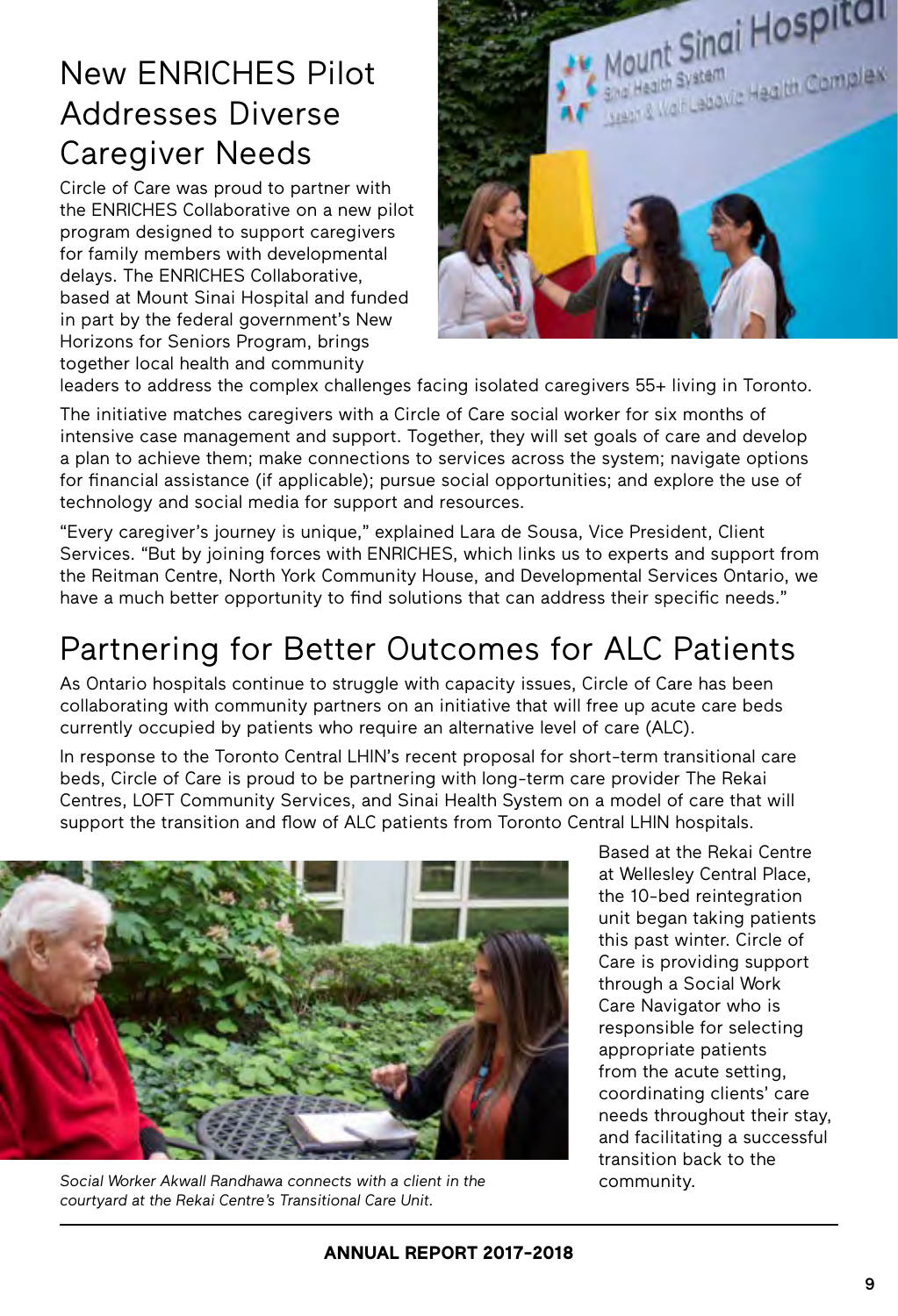## **CIRCLE OF CARE** Our financials

The following charts show the distribution of revenue and expenses for Circle of Care for 2017-18.



Financial statements audited by MNP LLP.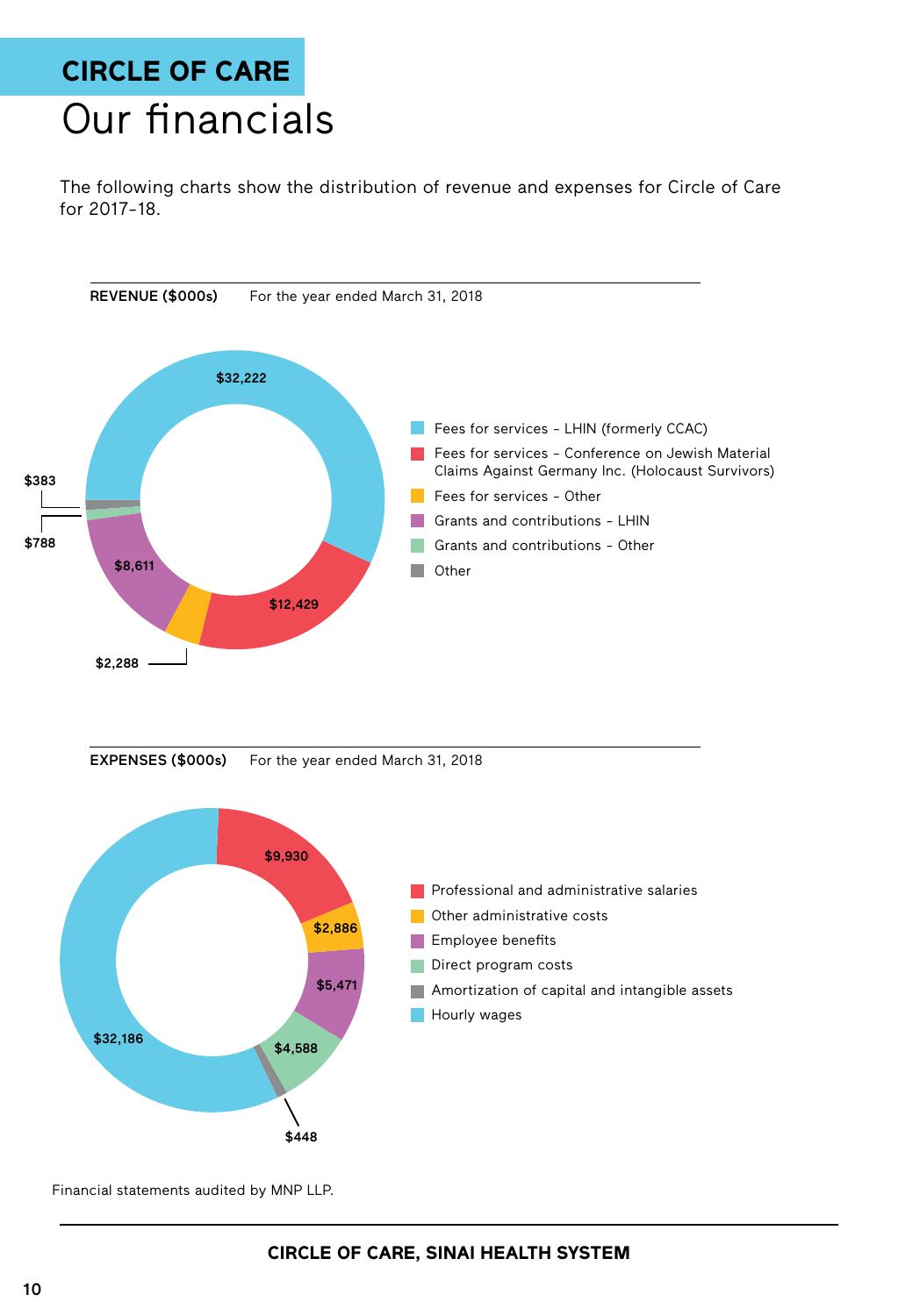

#### **BOARD OF DIRECTORS**

**Allan Rudolph,** Board Chair **Stephen M. Pustil,** Vice-Chair **Brian Lass,** Treasurer **Carey Lucki,** Secretary **Harvey Bernstein Jeff Carbell Michael Hollend Dr. Gary Newton Dr. Les Richmond**, Past Chair **Bernice Royce Robert A. Rubinoff Kate Wilkinson**

#### **EXECUTIVE TEAM**

**Carey Lucki** Chief Executive Officer

**Lara de Sousa** Vice President, Client Services **Silvia Marabeti**

Vice President, Human Resources & Volunteer Services

**Chris Ng** Vice President, Finance & Administration

**Vin Singh** Vice President, Technology & Information Systems

**Christina Campbell** Director, Communications & Marketing

**Martin Davidek** Director, Client Services

**Jessica Elia** Director, Finance

**Arnold Foss** Director, Community Engagement

**Cecile Raymond** Director, Client Services

**Dara Zarnett** Director, Quality, Risk and Process Improvement

#### **FUNDERS & PARTNERS**

Central Local Health Integration Network Toronto Central Local Health Integration Network Central East Local Health Integration Network Central West Local Health Integration Network Ministry of Health and Long-Term Care Conference on Jewish Material Claims Against Germany UJA Federation of Greater Toronto United Way Toronto & York Region City of Toronto Centre for Independent Living Toronto Ministry of Citizenship & Immigration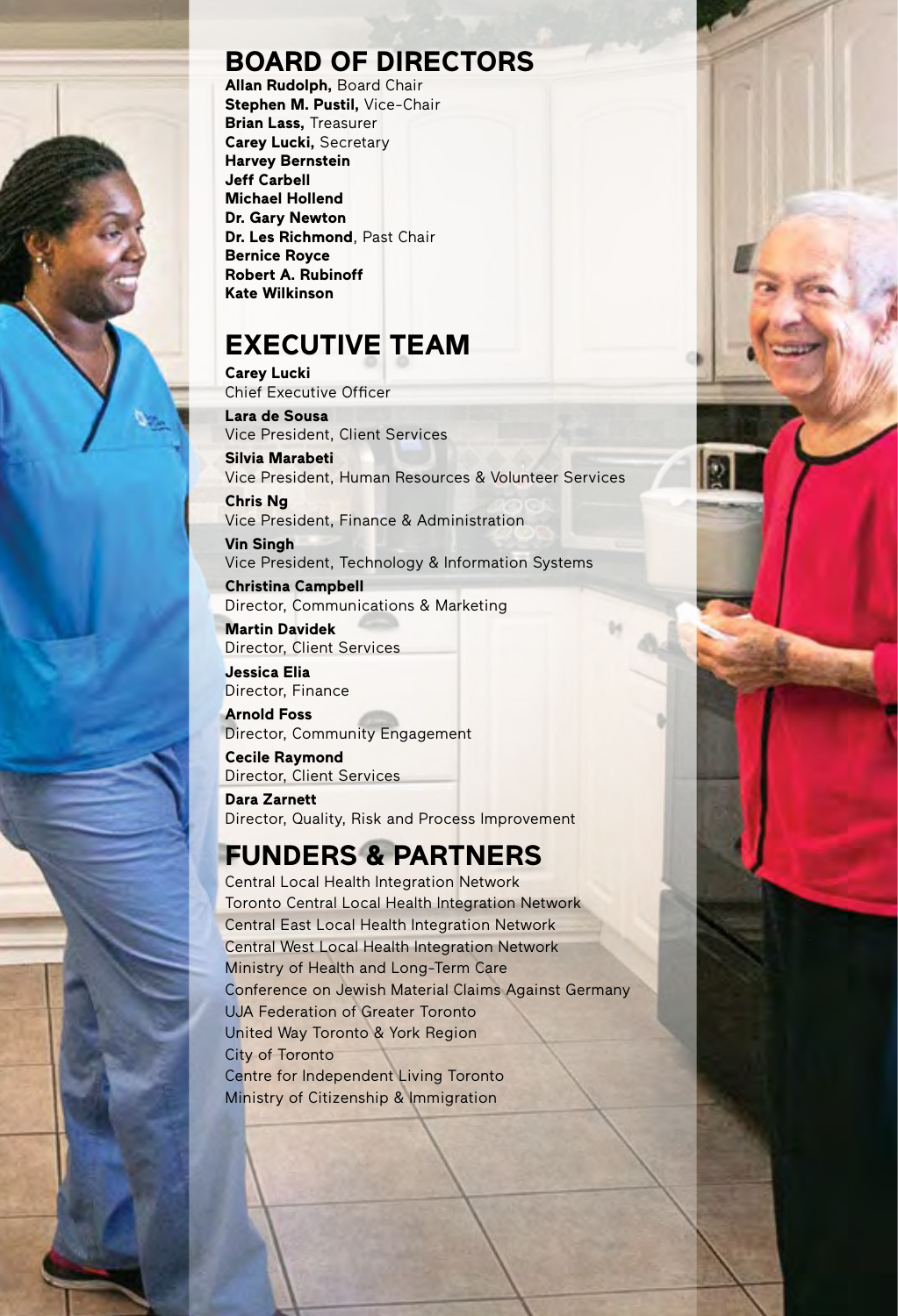## **SINAI HEALTH SYSTEM** Where Care Connects

In 2015, Circle of Care joined Sinai Health System. We continue to make strides every day in our pursuit of creating more seamless transitions and delivering the highest quality of care. Together, we are helping people live their best lives, from healthy beginnings to healthy aging.

**Vision**

Canada's leading integrated health system, pushing the boundaries to realize the best health and care from healthy beginnings to healthy aging for people with specialized and complex health needs.

# **Mission**

Sinai Health System delivers exceptional care in hospital, community and home, focusing on the health conditions with the greatest impact on the overall health of the population. We discover and translate scientific breakthroughs, develop practical health solutions, educate future clinical and scientific leaders, and lead efforts to eliminate health inequities.

# **Values**

Person-Centred Care Accountability **Excellence** Collaboration **Equity** Innovation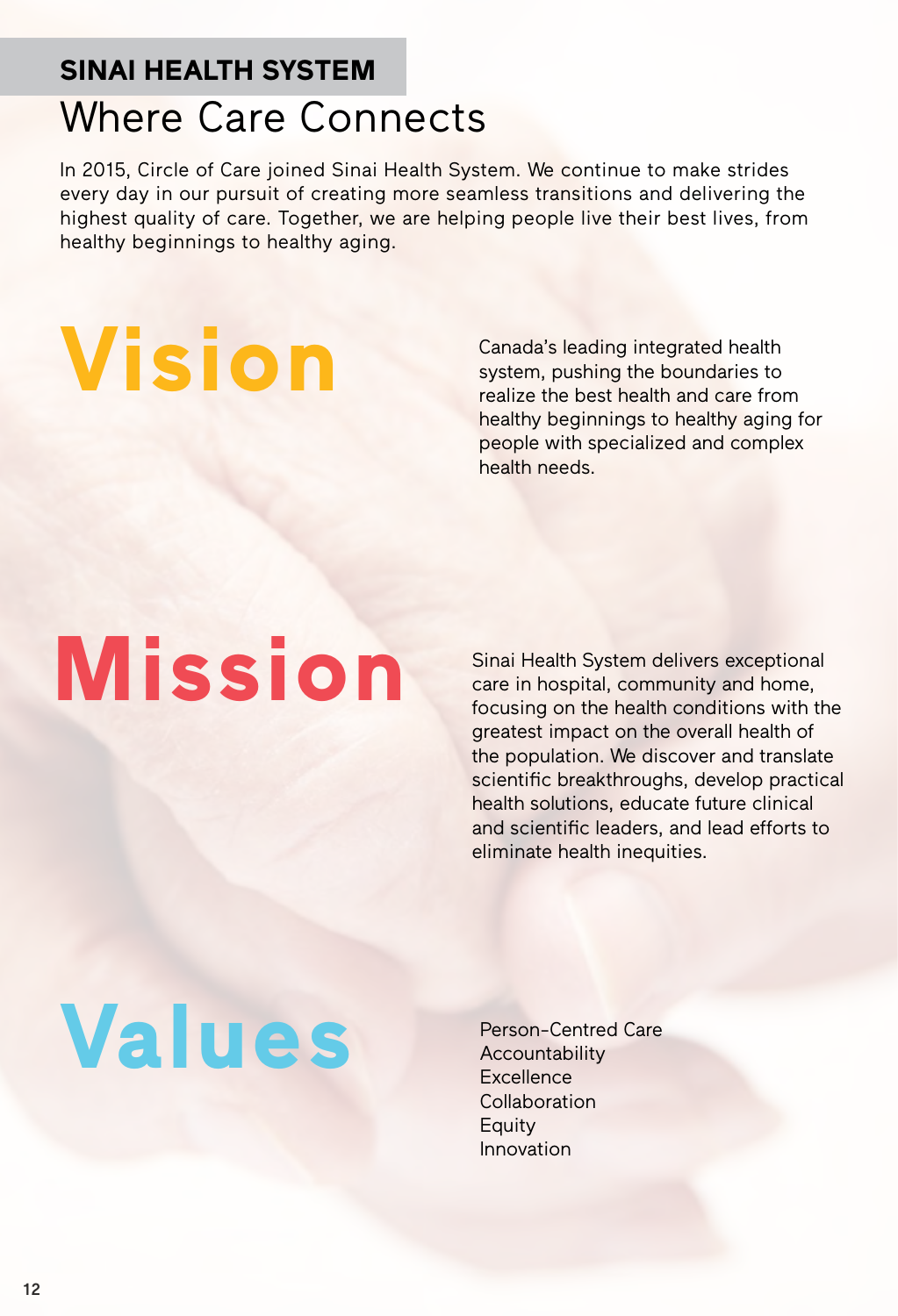#### **Aniko Horvath**

Service Coordinator

Aniko was overwhelmingly nominated by clients and coworkers, who acknowledged her helpfulness, kindness, and caring concern.

#### **Trevor Heer**

Client Services Manager Trevor's keen business acumen led to process improvements within the Adult Day Program, allowing us to open our doors to even more clients and caregivers.

#### Champions of Care

Our new employee recognition program was designed to shine a spotlight on employees who go above and beyond

in their roles. Nominations are received throughout the year in the form of direct compliments from clients, family members and fellow colleagues. From these heartfelt nominations, the following Champions were singled out for embodying the Sinai Health System values.

Award for Accountability 2012年12月10日开发工程工程发展发展



Award for Equity

**Fabien Ghartey-Johnson** Service Coordinator

Fabien's unwaivering respectfulness and positivity are noticed by clients and colleagues alike.

**Shirley Hoang**  Holocaust Services Coordinator

**Zainul Makani**  Service Coordinator

Collaboration and quick thinking between Shirley and Zainul identified a client in distress and the coordination of immediate care.

Award for Excellence

**Maria L. Cortez** Personal Support Worker

**Helen Cheung** Physiotherapist Thanks to Helen, a client who was bedbound and at risk for falling is now up and walking with confidence.

Champion of the Year

 $3.44$   $8.3.44$   $8.9$ 

Maria's love for her job is easy to spot. Her clients and their caregivers praise her dedication and heart.

> **Lynda Neil** Project Manager

Under Lynda's leadership, the Client Services and IT departments successfully worked together to accomplish major improvements to our client care software, EasyCare©.

Award for Collaboration

Award for Person-Centred Care